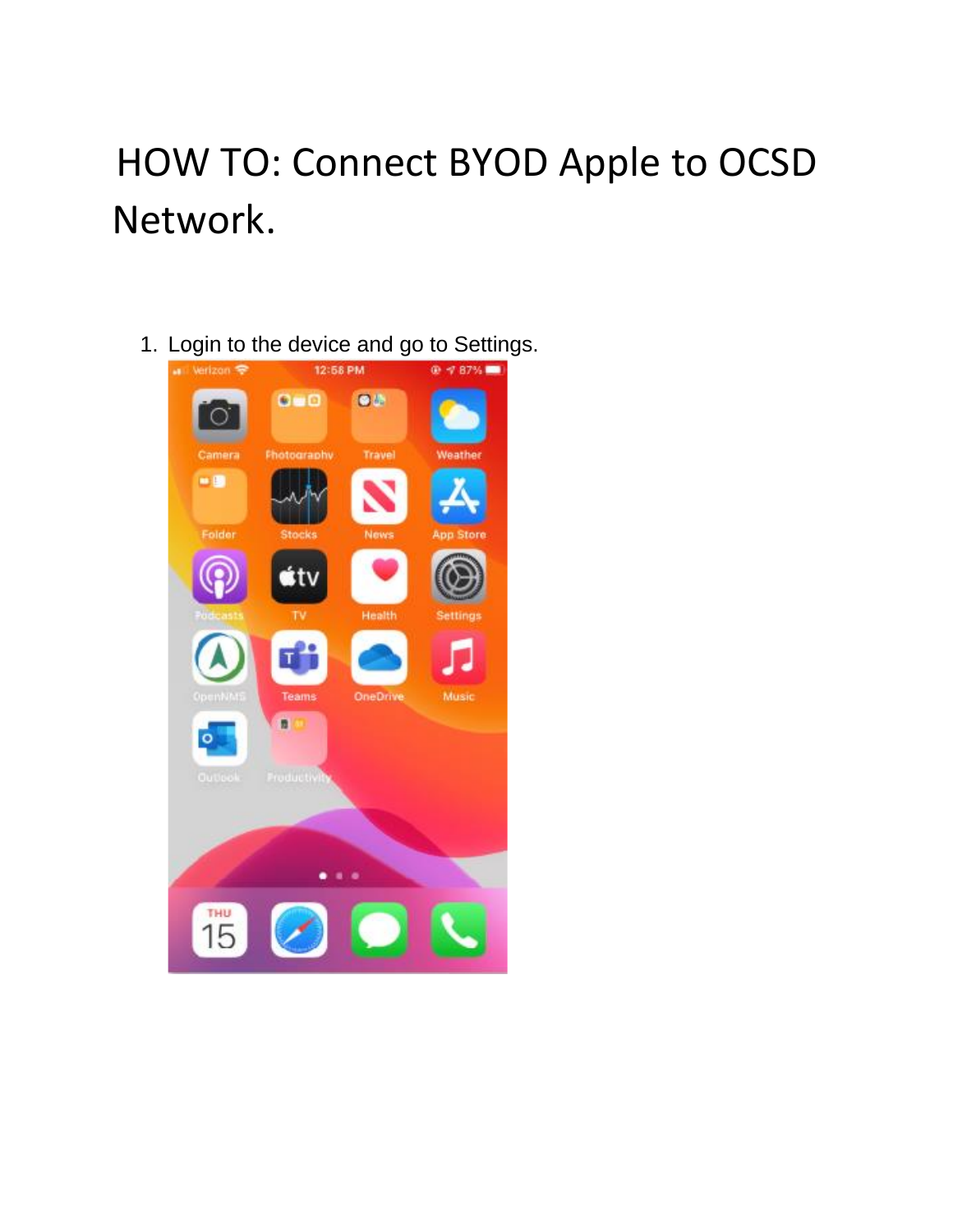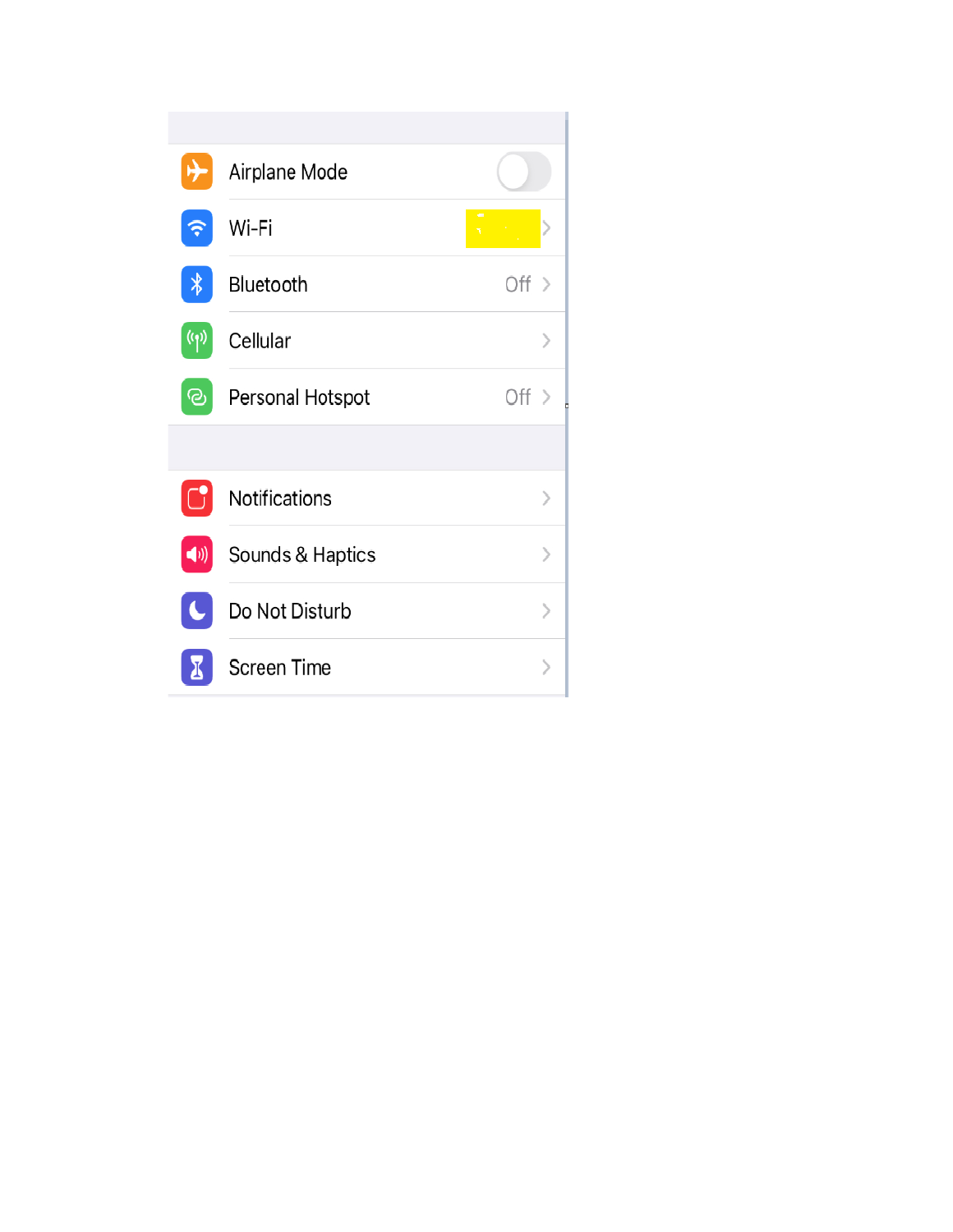2. Click the Wi-Fi icon near the time so it shows green.

| . Verizon →                                                                                                                        | 2:12 PM | @487%               |
|------------------------------------------------------------------------------------------------------------------------------------|---------|---------------------|
| < Settings                                                                                                                         | Wi-Fi   |                     |
| Wi-Fi                                                                                                                              |         |                     |
| V UNET                                                                                                                             |         | Œ                   |
| <b>NETWORKS</b>                                                                                                                    |         |                     |
| <b>BYOD</b>                                                                                                                        |         | $\circ \circ \circ$ |
| UNet3                                                                                                                              |         | $\bullet \in (i)$   |
| Other                                                                                                                              |         |                     |
| Ask to Join Networks                                                                                                               |         | Notify >            |
| Known networks will be joined automatically. If no known<br>networks are available, you will be notified of available<br>networks. |         |                     |
| Auto-Join Hotspot                                                                                                                  |         | Ask to Join >       |
| Allow this device to automatically discover nearby<br>personal hotspots when no Wi-Fi network is available.                        |         |                     |

3. Select BYOD highlighted in yellow above.

4. Enter your Okaloosa ID and Password in the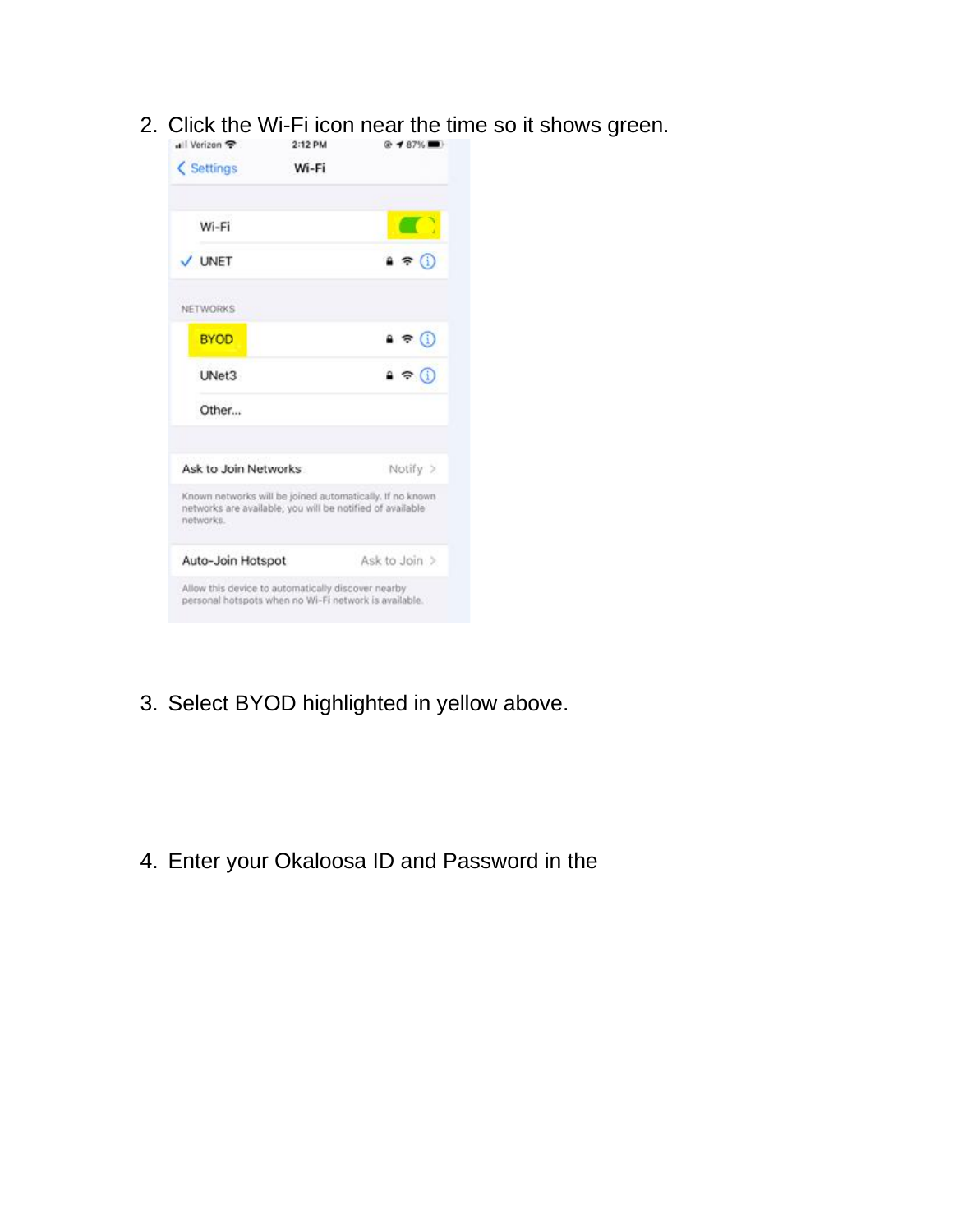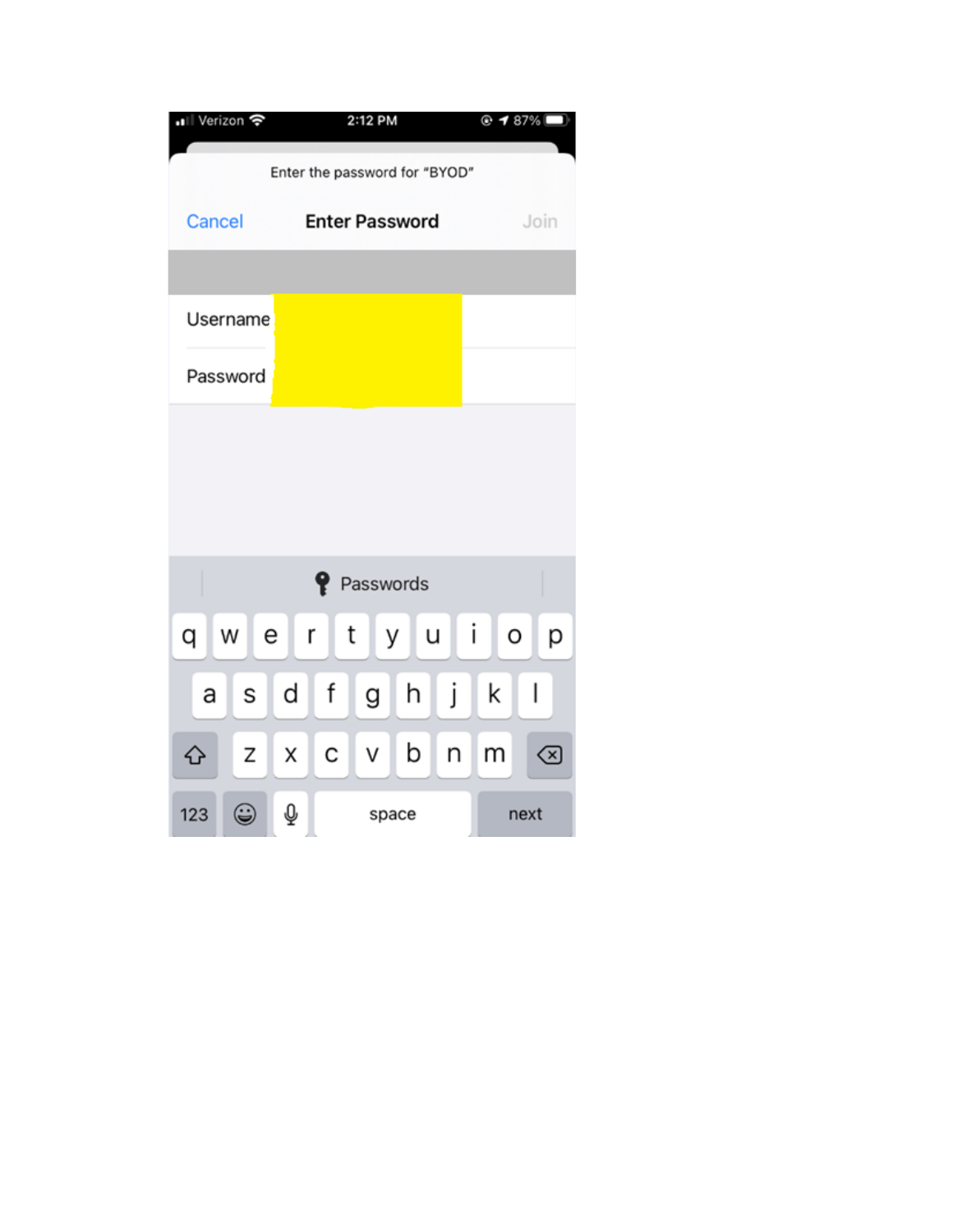5. Click Join. You may be prompted to accept a security certificate. If so, tap "Trust".



- 6. Once connected, open your web browser, and go to: <https://www.okaloosaschools.com/depts/tech/internet-access>
- 7. Click the "Firewall Certificate Download link. This should download a certificate on your device.
- 8. You may receive a warning about being unable to verify the authenticity of the certificate, this is expected, Click Install.
- 9. Your device should be able to access the internet at this point.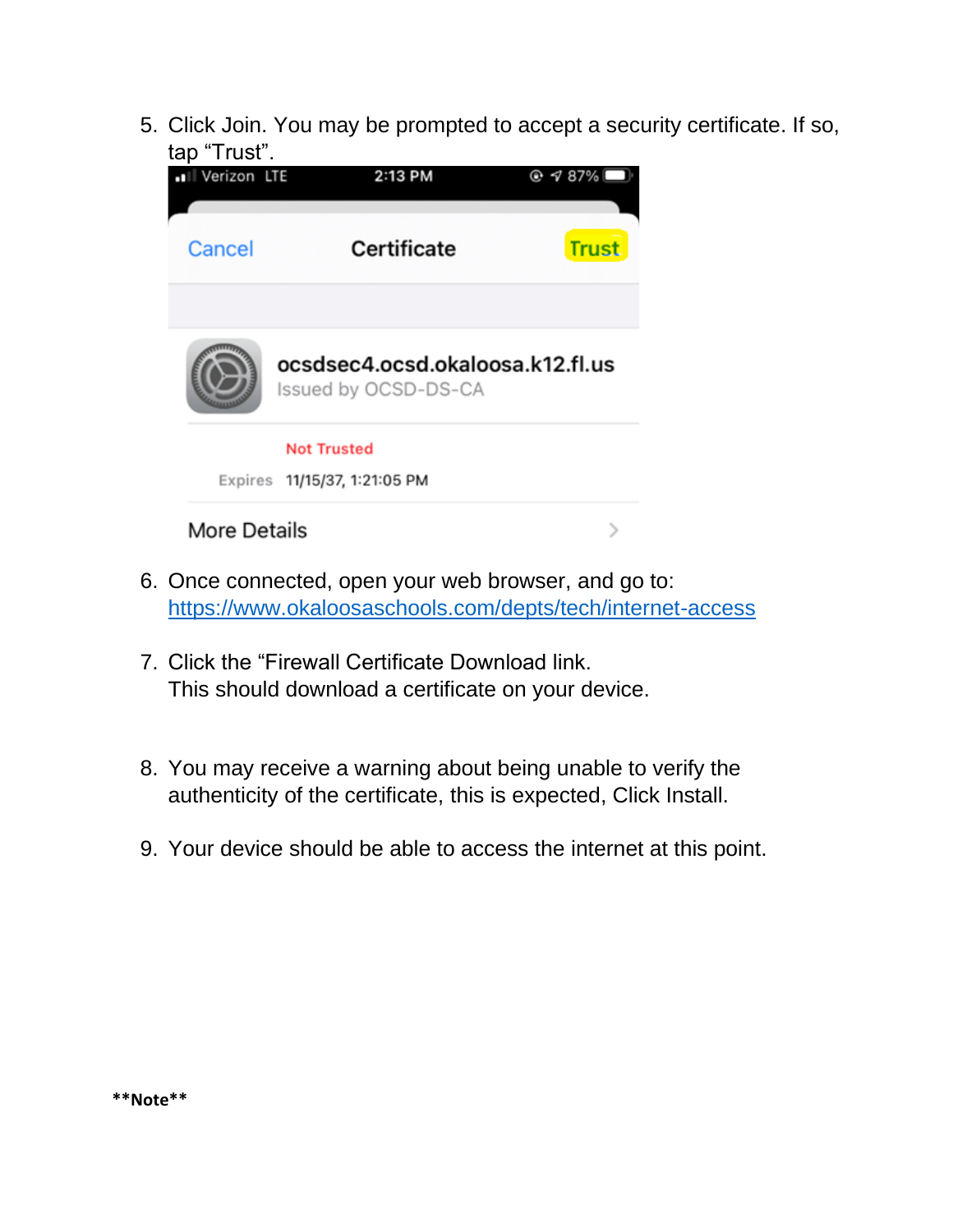**When you change your password for OCSD, you will need to forget the BYOD network and go through these steps again so your password will be updated on the device. The steps to do this are as follows:**

- 1. Login to the device.
- 2. Click the Wi-Fi icon near the time so it shows green.



3. Select BYOD highlighted in yellow above.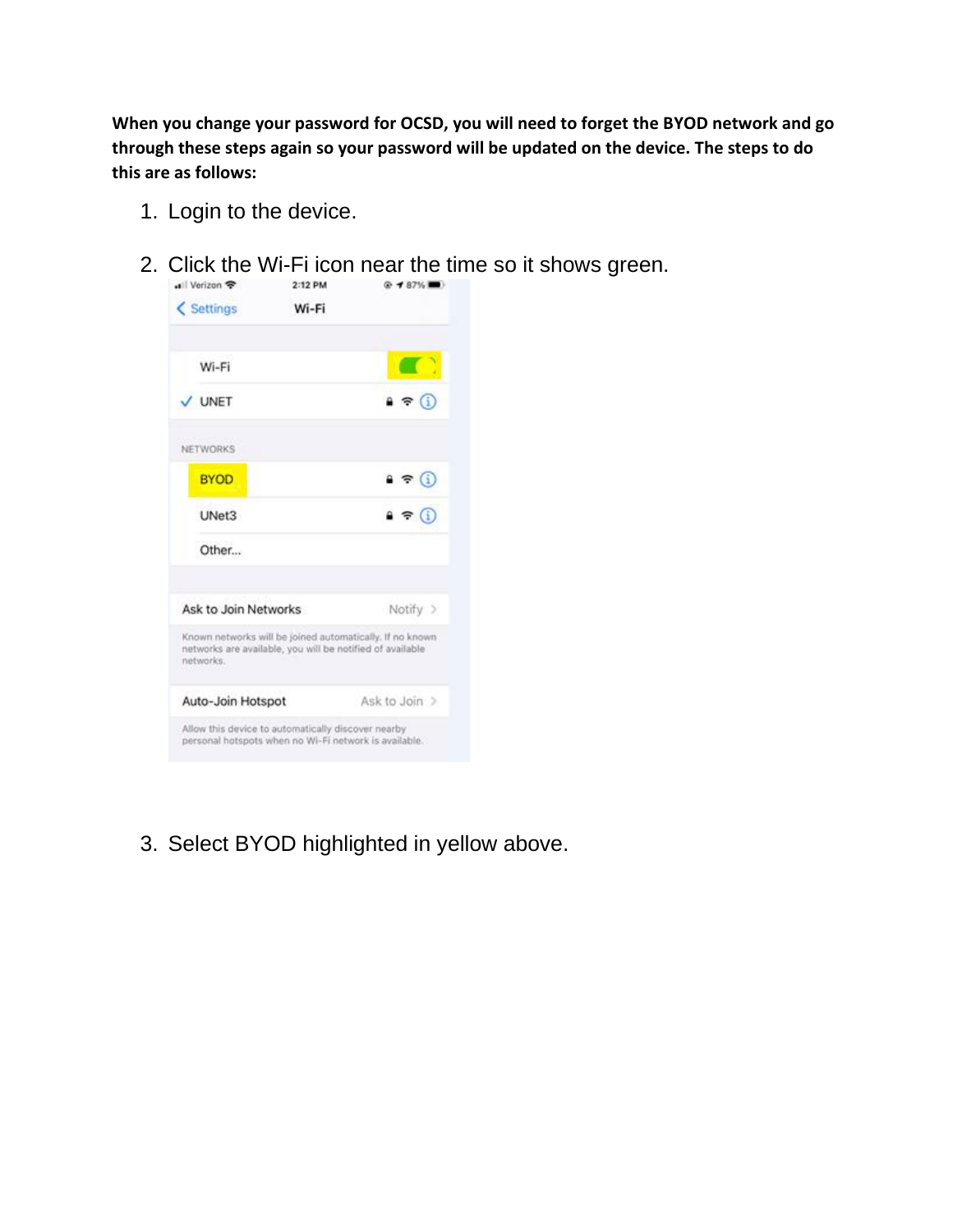4. Select "Forget this Network". (Highlighted in yellow below).

| • Verizon                                                                                                                                                                                                                                    | 8:29 AM     | $@491\%$ $\blacksquare$ |  |  |  |
|----------------------------------------------------------------------------------------------------------------------------------------------------------------------------------------------------------------------------------------------|-------------|-------------------------|--|--|--|
| K Wi-Fi                                                                                                                                                                                                                                      | <b>BYOD</b> |                         |  |  |  |
| <b>Forget This Network</b>                                                                                                                                                                                                                   |             |                         |  |  |  |
| Auto-Join                                                                                                                                                                                                                                    |             |                         |  |  |  |
| <b>Private Address</b>                                                                                                                                                                                                                       |             |                         |  |  |  |
| Wi-Fi Address                                                                                                                                                                                                                                |             | EE:C0:C0:09:B5:5D       |  |  |  |
| Using a private address helps reduce tracking of your<br>iPhone across different Wi-Fi networks.                                                                                                                                             |             |                         |  |  |  |
| Low Data Mode                                                                                                                                                                                                                                |             |                         |  |  |  |
| Low Data Mode helps reduce your iPhone data usage<br>over your cellular network or specific Wi-Fi networks you<br>select. When Low Data Mode is turned on, automatic<br>updates and background tasks, such as Photos syncing,<br>are paused. |             |                         |  |  |  |
| <b>IPV4 ADDRESS</b>                                                                                                                                                                                                                          |             |                         |  |  |  |
| Configure IP                                                                                                                                                                                                                                 |             | Automatic >             |  |  |  |
| <b>IP Address</b>                                                                                                                                                                                                                            |             | 10.182.128.74           |  |  |  |

5. Click on "Forget" marked in red below.